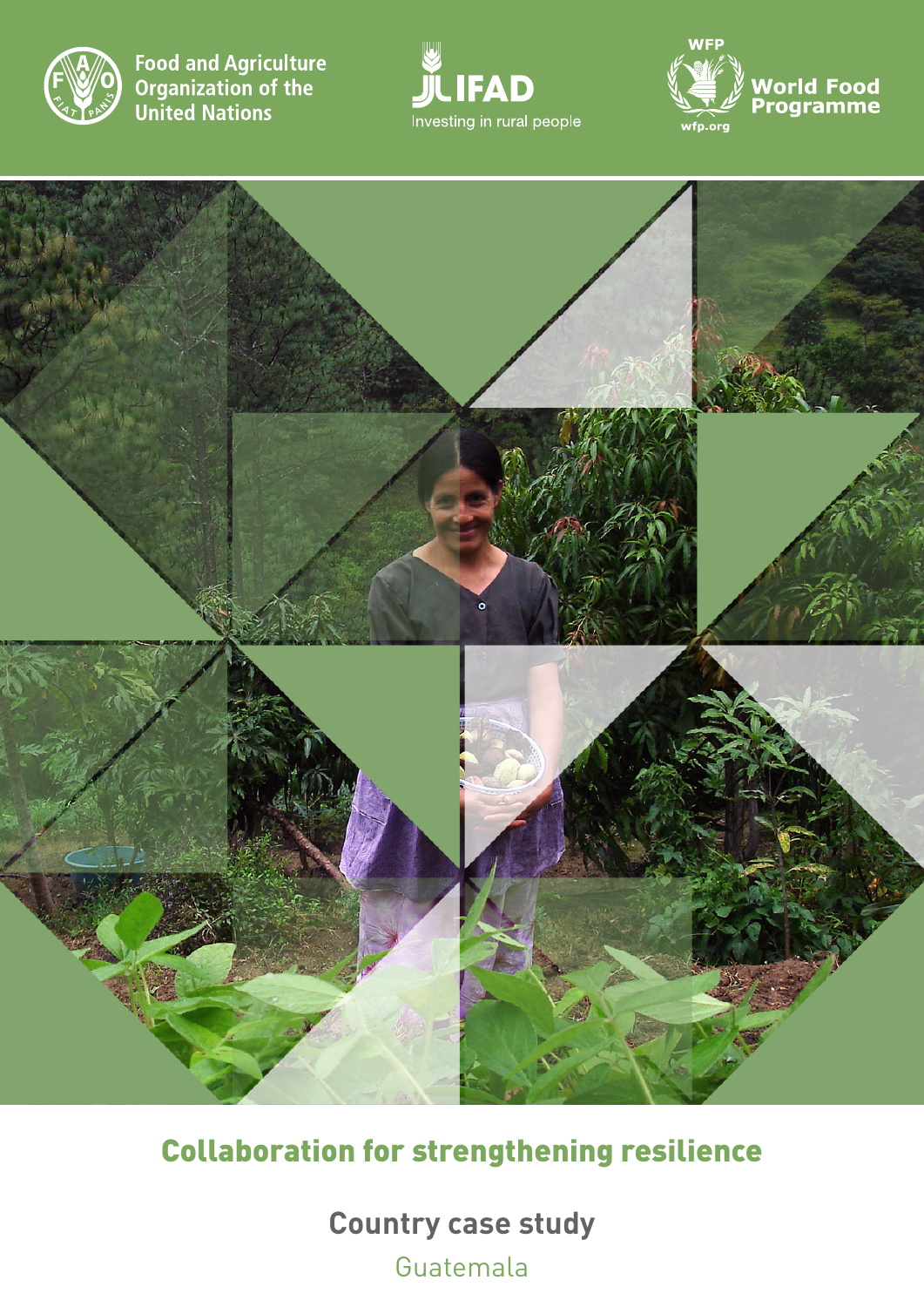#### Photo credit: ©FAO

The designations employed and the presentation of material in this information product do not imply the expression of any opinion whatsoever on the part of the Food and Agriculture Organization of the United Nations (FAO), International Fund for Agricultural Development (IFAD) or World Food Programme (WFP) concerning the legal or development status of any country, territory, city or area or of its authorities, or concerning the delimitation of its frontiers or boundaries. The mention of specific companies or products of manufacturers, whether or not these have been patented, does not imply that these have been endorsed or recommended by FAO, IFAD or WFP in preference to others of a similar nature that are not mentioned.

The views expressed in this information product are those of the author(s) and do not necessarily reflect the views or policies of FAO, IFAD or WFP.

#### © FAO, 2015

FAO, IFAD and WFP encourages the use, reproduction and dissemination of material in this information product. Except where otherwise indicated, material may be copied, downloaded and printed for private study, research and teaching purposes, or for use in non-commercial products or services, provided that appropriate acknowledgement of FAO, IFAD and WFP as the source and copyright holder is given and that FAO's, IFad's, WFP's endorsement of users' views, products or services is not implied in any way.

All requests for translation and adaptation rights, and for resale and other commercial use rights should be made via www.fao.org/contact-us/licence-request or addressed to copyright@fao.org.

FAO information products are available on the FAO website (www.fao.org/publications) and can be purchased through publications-sales@fao.org.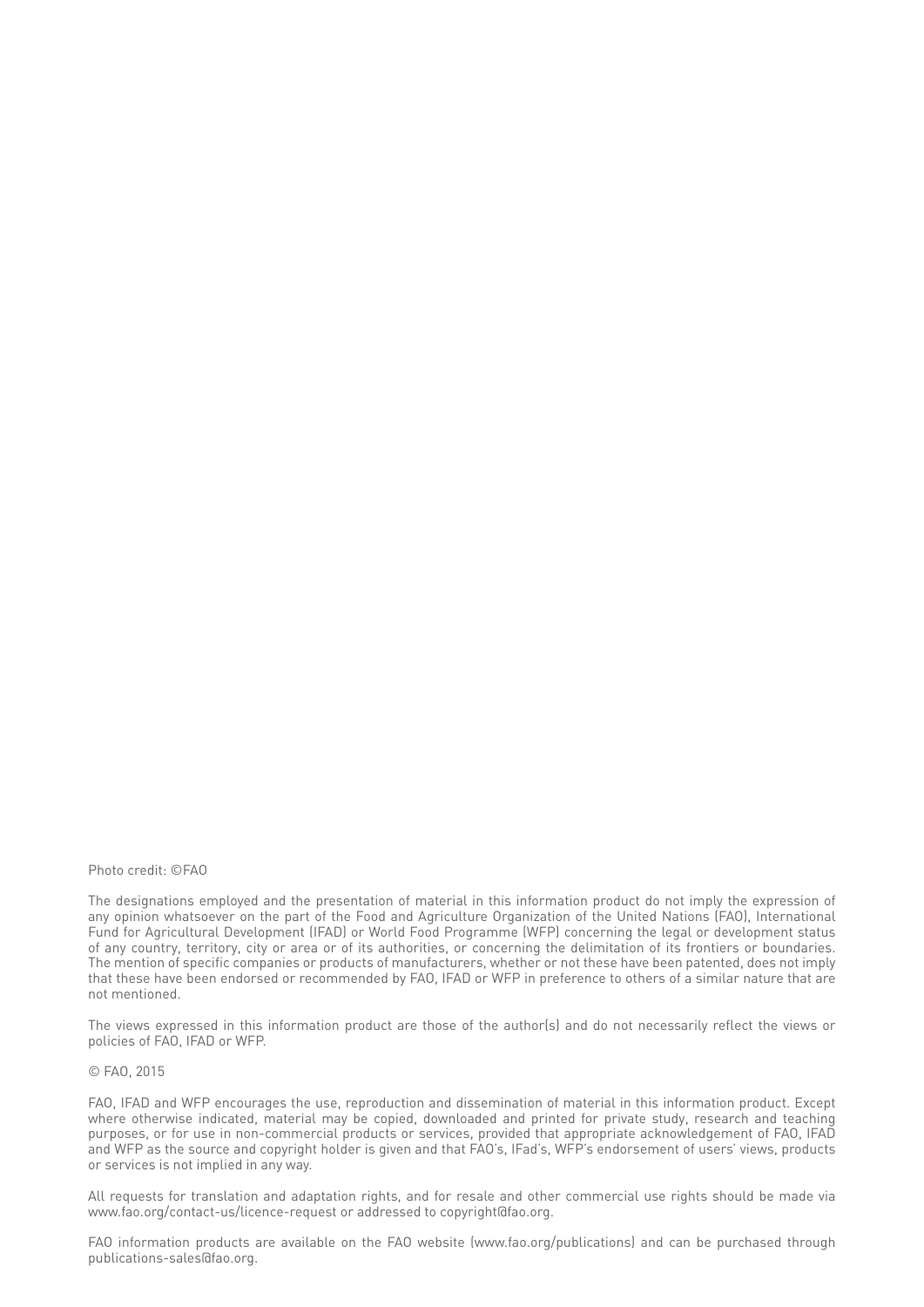# Table of contents

| 1. Country and institutional context                                              | 1  |
|-----------------------------------------------------------------------------------|----|
| 1.1 Socio-economic indicators                                                     | 1  |
| 1.2 National disaster risk management institutions                                | 1  |
| 2. Current strategies of the three agencies to strengthen resilience in Guatemala | 3  |
| 2.1 Food and Agriculture Organization of the United Nations (FAO)                 | 3  |
| 2.2 World Food Programme (WFP)                                                    | 4  |
| 2.3 International Fund for Agricultural Development (IFAD)                        | 5  |
| 3. SWOT analysis of the three agencies on joint resilience efforts in Guatemala   | 7  |
| 4. Management strategies to strengthen coordination among the three agencies      | 9  |
| 4.1 Sustainability and management strategy of the joint initiative                | 13 |
| 4.2 Coordination, monitoring and evaluation                                       | 13 |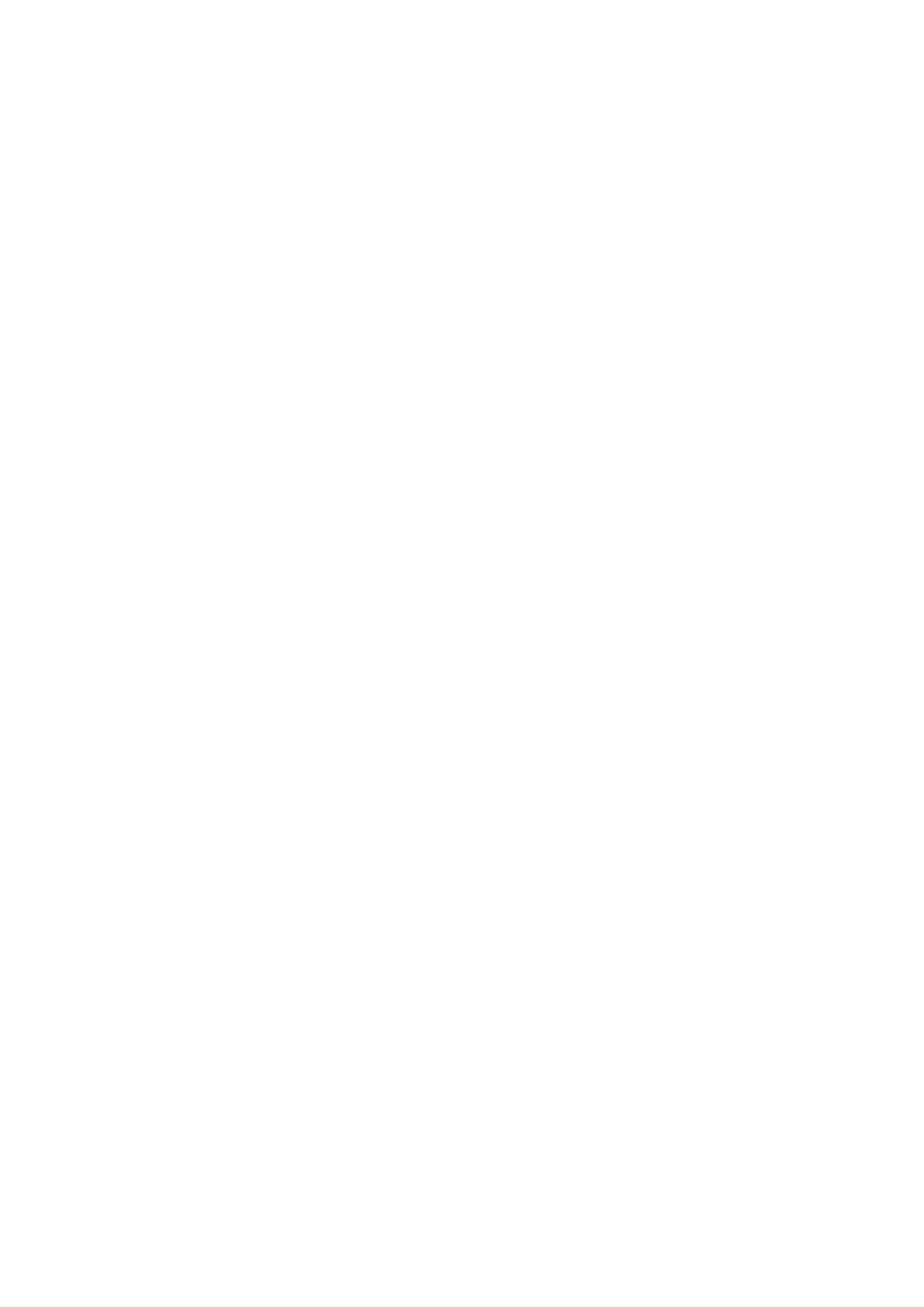# <span id="page-4-0"></span>1. Country and institutional context

#### **1.1 Socio-economic indicators**

Economic statistics suggest that conditions in the Republic of Guatemala are favourable; yet 75 percent of rural households live below the poverty line (World Bank, 2014). According to the Food and Agriculture Organization of the United Nations (FAO), Guatemala has one of the region's highest prevalence of undernourishment, affecting 15.6 percent of the population, and the highest rate of chronic malnutrition, with a prevalence of 48 percent among children under five years (World Health Organization). The preliminary report issued by the Secretaría de Planificación y *Programación de la Presidencia*<sup>1</sup> (SEGEPLAN) indicated that Guatemala failed to meet Millennium Development Goal 1, related to halving the number of people who suffer from hunger.

Food and nutrition insecurity, as well as poverty, mainly affect rural populations; 49.8 percent of children between 3 and 59 months suffer from stunting (chronic malnutrition), the highest chronic child malnutrition rate in Latin America and one of the highest in the world. This rate increases to 66 percent among girls and indigenous children in general, and to 90 percent among some populations of the western highlands in Guatemala.

Global and chronic malnutrition rates are higher in the rural areas of the country: global malnutrition affects 15.9 percent of the population in rural areas, whereas it affects 8.2 percent of the population in urban areas; and chronic malnutrition affects 58.6 percent of the population in rural areas and 34.3 percent in urban areas (V Enquesta Nacional de Salud Materno Infantil 2008–2009).

According to the *Ministerio de Agricultura, Ganadería y Alimentación*<sup>2</sup> (MAGA), 11 percent of the country's total land area – 1.9 million hectares, including eight departments, 47 municipalities and 3 237 villages – has the highest risk of drought.

### **1.2 National disaster risk management institutions**

In 2006, the Government of Guatemala approved the National Plan for Disaster Risk Reduction in the 2007–2012 Development Processes. This includes interagency activities for reducing disasters and dealing with emergencies, and was promoted by SEGEPLAN in coordination with the Secretaria de la Coordinadora Nacional para la Reducción de Desastres<sup>3</sup> (Se-CONRED).

In 2008, the 2009–2011 National Disaster Prevention and Mitigation Programme was established, with the aim of putting in place measureable and verifiable short-, medium- and long-term processes, including the development of the National Risk Management Policy and Strategy.

In 2009, the Disaster Risk Reduction Dialogue Roundtable was officially launched as a way to bring together representatives from the public sector, civil society and international cooperation to forge consensuses on risk-reduction initiatives to be implemented in the country.

<sup>1</sup> Planning and Programming Secretariat of the Office of the President.

<sup>2</sup> The Ministry of Agriculture, Livestock and Food.

<sup>3</sup> Disaster Reduction Coordination Secretariat.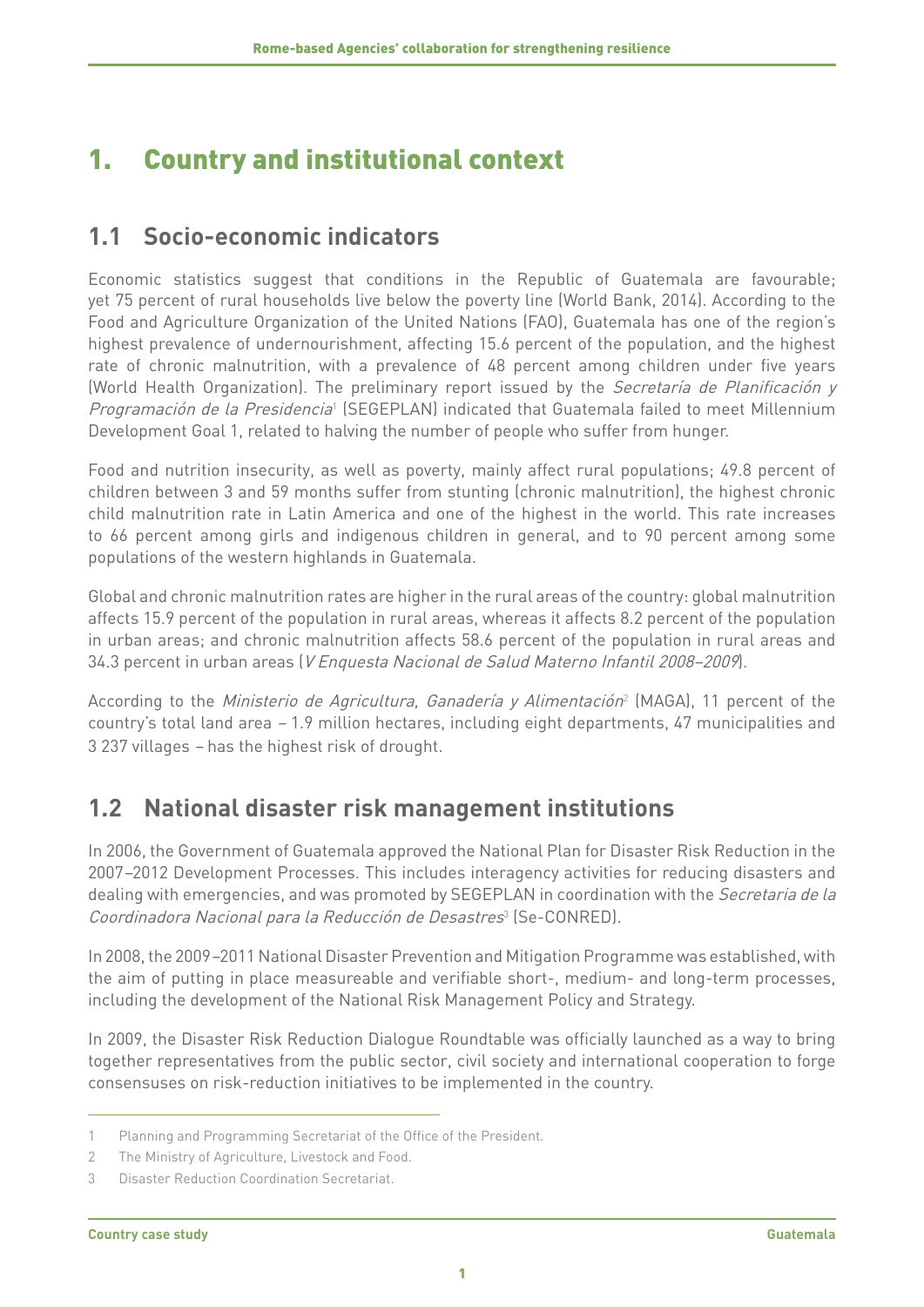Considering the threats and vulnerabilities that affect Guatemala<sup>4</sup>, and in view of the country's efforts to regulate institutional risk-management procedures, steps have been taken to strengthen resilience in the economic, natural, social, physical and human capitals that drive development. This has involved moving from a conceptual framework centred on disaster response to an intervention framework centred on risk and its determining factors (vulnerability and threat), while at the same time focusing on the functions that the various stakeholders would need to assume to reduce vulnerabilities and strengthen resilience.

Following the approval of the National Risk Policy in 2011, Se-CONRED was designated as the agency responsible for coordinating institutions and organizations to implement this policy; it was also decided that interventions should include the following approaches: (i) identification and analysis of risk evaluation; (ii) preparation of capacities and conditions given the risks identified; (iii) risk management (mitigation, transfer and adaptation); and (iv) post-disaster recovery.

Based on the Se-CONRED mandate, the organizational structure currently in place to implement activities at the national, departmental, municipal and local levels, respectively, is as follows: CONRED; the *Coordinadora Departamental para la Reducción de Desastres*<sup>5</sup>; the *Coordinadora Municipal para* la Reducción de Desastres<sup>s</sup>; and the Coordinadora Local para la Reducción de Desastres<sup>7</sup>.

Se-CONRED has promoted the development of institutional disaster response plans at the government institutional level in order to have clear protocols of action plans to address the damages caused by the impact of an adverse event. Furthermore, MAGA is responsible for agricultural, livestock and hydrobiological production; therefore, according to Article 29 of the 114-94 Decree of the Congress of Guatemala, and Government Decision 338-2010, it has the responsibility to formulate policies and develop mechanisms that contribute to and protect the food and nutrition security of the population in Guatemala.

Accordingly, following the impact of an event in the country, the interagency coordination units have implemented comprehensive projects to restore development funds. Nonetheless, it has been impossible to fully finance these projects with government funds, thus requiring support from international cooperation. This has resulted in joint government/international cooperation programmes and projects developed and implemented in areas among population groups that are vulnerable to various threats.

Given the frequency of threats impacting the country and the limited government funds to finance programmes and projects aimed at increasing the resilience of the population, it is challenging to support those most in need. Therefore, it is crucial to implement projects that aim to contribute to the development of the population in Guatemala and address the needs of vulnerable populations. Furthermore, international cooperation should be considered as a strategic partner for the implementation of projects and to ensure the efficient and effective use of resources.

<sup>4</sup> The 2015 Global Climate Risk Index ranks Guatemala as the ninth country most affected by extreme weather events in the last 20 years, and calculates that over 80 events occurred in this period, causing GDP losses of over USD 470 million. The same source shows that Guatemala has been the country most affected by adverse weather events in the region, which puts communities under constant threat and limits their capacity to react and recover. In particular, this affects low-income groups and communities that do not have regular access to basic services. This situation is exemplified by the fact that Guatemala has been suffering from the coffee leaf-rust disease (roya) for the last three years, compounded by the lengthy heat wave in 2014, which undermined household food security.

<sup>5</sup> The Departmental Disaster Reduction Coordination Unit.

<sup>6</sup> Municipal Disaster Reduction Coordination Unit.

<sup>7</sup> Local Disaster Reduction Coordination Unit.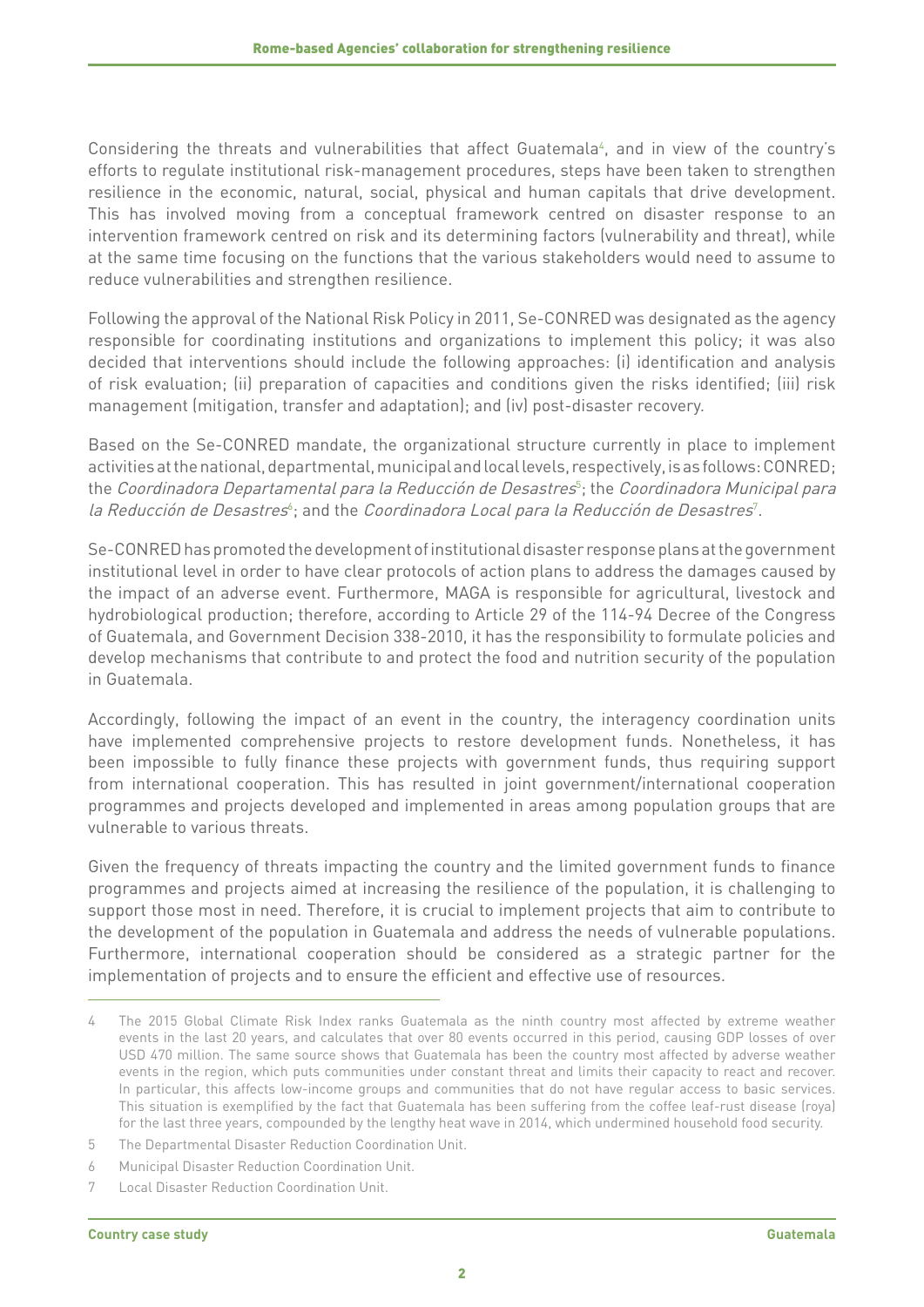## <span id="page-6-0"></span>2. Current strategies of the three agencies to strengthen resilience in Guatemala

#### **2.1 Food and Agriculture Organization of the United Nations (FAO)**

#### **FAO Guatemala's approach**

- Provision of technical support to the country in terms of food and nutrition security, rural territorial development and efficient, sustainable and resilient agricultural production.
- Risk management with an integrated watershed management approach.
- Provision of training to farmers to restore livelihoods and increase resilience to all types of adverse events.

The resilience strategy in Guatemala takes into account the 2013–2016 FAO Country Programming Framework, which was developed with Government counterparts and contains strategic elements that guide FAO cooperation over a four-year period to support national priorities. It falls within the scope of FAO's Strategic Objective 5: Increase the resilience of livelihoods to threats and crises. In pursuit of this objective, FAO is supporting the Government through the following four integrated and complementary lines of work that jointly promote a programmatic approach and contribute to strengthening livelihood resilience.

- } **Create an enabling enviroent:** Institutional capacities at all levels are strengthened to ensure the strategic inclusion of risk management and resilience for food and nutrition security in the formulation and implementation of policies, laws and strategies.
- } **Watch to safeguard:** Support is provided on information management, early warning, risk analysis and surveillance systems for multiple risks to agriculture, food and nutrition, such as the crop monitoring and harvest forecasting system, food and nutrition security forecast, price monitoring and family reserves of basic producer grains, functioning of the MAGA Damage Committee and geographic information system.
- } **Apply risk prevention and mitigation measures:** Support is provided to continue implementing the Programa de Agricultura Familiar para el Fortalecimiento de la Economía Campesina<sup>8</sup> (PAFFEC), and promote sustainable livestock breeding, sustainable use of firewood, watershed management, forest restoration, water management for family and commercial productive processes, capacity building and the development of community disaster risk management plans. The main goal is to establish and/or strengthen efficient and sustainable food systems, covering the four dimensions of food and nutrition security, from production to consumption and biological use of sufficient, safe and nutritious food.
- } **Prepare to respond:** The Government receives support to set up seed and basic grain reserve mechanisms, and prepare contingency plans for the agriculture sector and food security at the national and local levels, as well as for the national agriculture survey, risk evaluation and implementation of contingency mutual funds.

<sup>8</sup> Family farming programme to strengthen the peasant-farmer economy.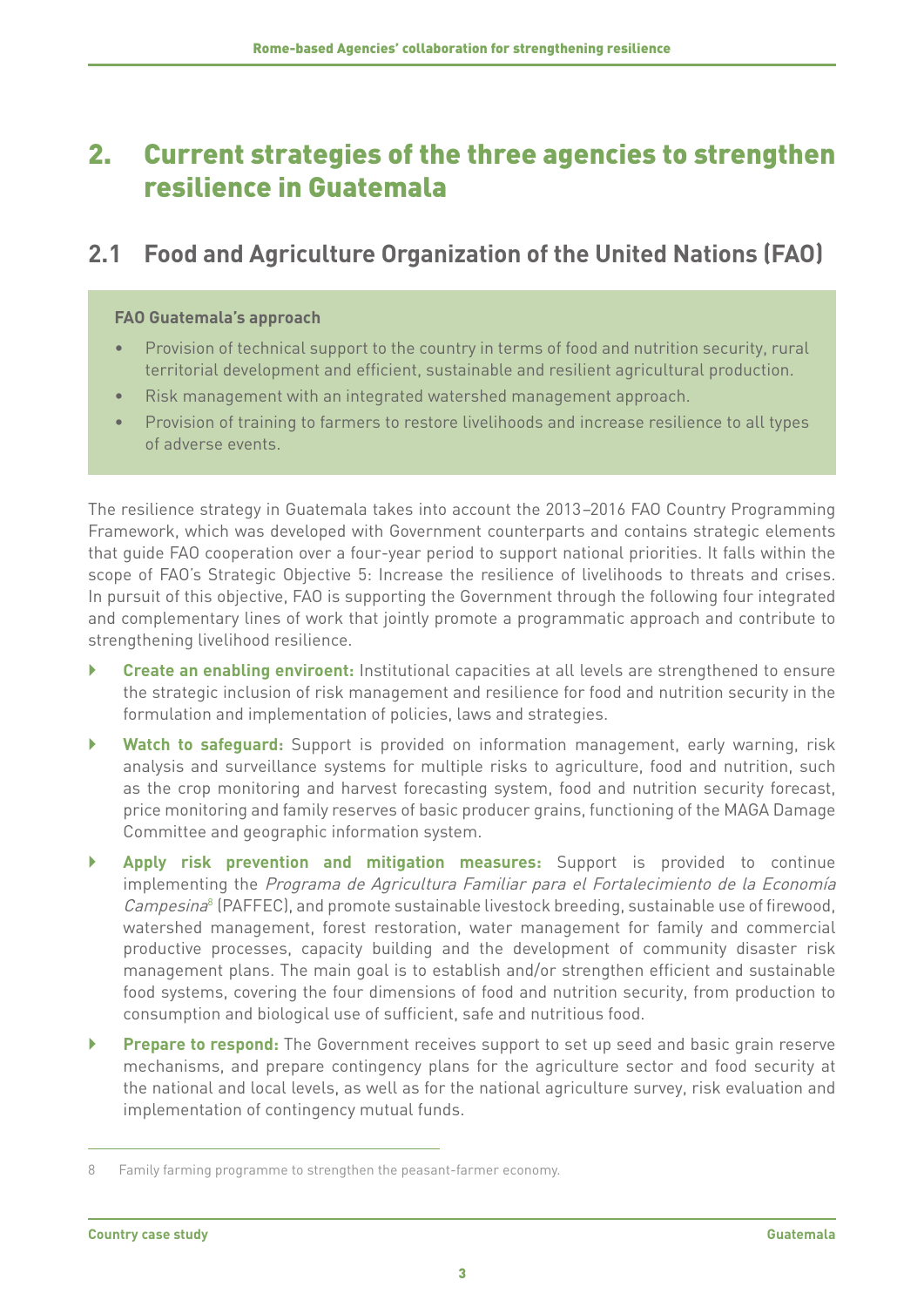<span id="page-7-0"></span>The actions undertaken by FAO focus on recovering human, economic, social, physical and natural capital, and helping families to adapt to natural and anthropogenic threats, as well as social, economic and political instability, with the aim of increasing their resilience. This will be achieved through strategies that enable the management of risks with a forward-looking and corrective approach. This entails building capacities for adaptation and change among the most vulnerable families by implementing good practices or technological innovations related to the sustainable management of the watershed, soil, water, forest and agricultural production, in addition to human capital training and strengthening and community organization.

The actions and strategies implemented represent pilot experiences, which are taken into account for boosting, designing or updating mechanisms that regulate or legislate the work of the agriculture and food security sectors in Guatemala.

## **2.2 World Food Programme (WFP)**

#### **WFP Guatemala's approach**

- Rehabilitation of degraded environments and improvement of land productivity.
- Support to households in creating and recovering their productive assets.
- Reduction of vulnerabilities and improvement of food and nutrition security through comprehensive measures, including interventions in the areas of water and sanitation, basic infrastructure, disaster risk reduction and technology transfer.
- Capacity building in risk reduction, resilience and prevention of nutrition deterioration at three levels, including communal, municipal and departmental, and gender empowerment.

The 2015–2019 Country Programme (200461) is closely related to the national policies and strategies for building resilience and food and nutrition security. WFP promotes the Resilient Communities Programme (ComRes) by providing assistance in the form of food, cash and vouchers to foster the protection of natural resources among the most vulnerable communities, with evidence of good and best practices; and by proposing to advocate, publicize, and scale up the programme in Guatemala's Dry Corridor. Its main objective is to reduce the vulnerability of food-insecure households by creating and increasing resilience among rural communities in the Dry Corridor in Guatemala, contributing to their adaptation to climate change in the short, medium and long term, in the departments of Zacapa, Chiquimula and El Progreso. This programme contributes to strengthening the PAFFEC. In collaboration with MAGA, other partners are involved in the implementation, such as SESAN, the nine municipalities of the intervention areas, the Ministry of Social Development and the Ministry of Health and Public Welfare, among others.

Within this framework, WFP addresses the issue of food insecurity in the Dry Corridor through two approaches: (i) political advocacy to build a partnership for resilience, with a medium- and longterm focus; and (ii) advocacy and the scaling-up of its interventions. MAGA is the main partner in the framework of the National Integrated Rural Development Policy.

The ComRes programme is also linked to the Government's strategy for reducing chronic malnutrition and food insecurity under the "Zero Hunger Plan", which targets the 1 000-day window. WFP has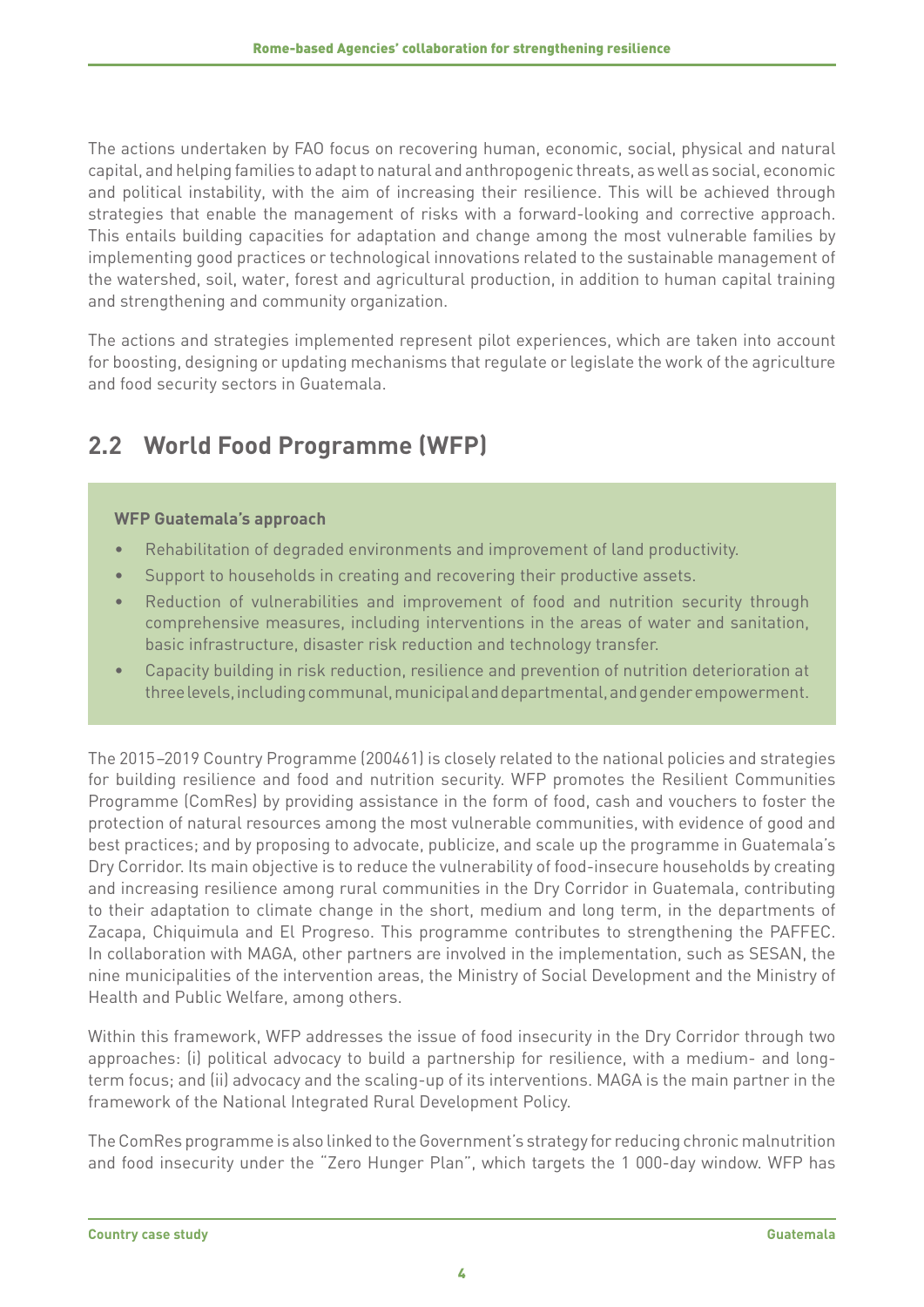<span id="page-8-0"></span>contributed to the creation of the Opportunities Programme in the Dry Corridor, created by the Government of Guatemala to provide assistance to households affected by the long heat wave and create assets, enabling the affected families to recover their livelihoods.

The ComRes programme's action plan focuses on the following four areas:

- $\blacktriangleright$  Rehabilitation of degraded environments in watersheds at community level;
- } Strengthening of institutional capacities and development of local capacities;
- } Promotion of production systems, sustainable livelihoods and marketing; and
- } Knowledge management.

The approach improves the livelihoods of subsistence farmers who have been affected by recurrent climatic events, such as prolonged heat waves and floods. In coordination with the Government of Guatemala, sustainable livelihoods are promoted through food, cash or vouchers for the creation of assets and food, and cash or vouchers for training. The training and asset-creation activities focus on conservation techniques for collecting water, improving land productivity, restoring environments, preventing the deterioration of natural resources and enabling communities to adequately adapt to climate change.

#### **2.3 International Fund for Agricultural Development (IFAD)**

#### **IFAD Guatemala's approach**

- Provides a solid platform to discuss rural policies and to highlight the importance of the sustainability of investments in agriculture and rural. development to reduce poverty and increase food security.
- Provides the Government with funds for rural development, technical assistance, research and public policy advocacy.
- Allows for the implementation of field activities, providing a platform of financial resources and investments for farmers through the Government.

IFAD strategic planning includes the document that guides operations in Guatemala, the Results-Based Country Strategic Opportunities Programme (RB-COSOP), which is aligned with the country's poverty-reduction and rural development policies. The current RB-COSOP sets the following strategic objectives:

- } Promote the market-oriented development of rural businesses and microenterprises, both related and unrelated to agriculture;
- } Develop social and human capital; and
- } Enhance dialogue on policies and sector planning in favour of poor rural population groups.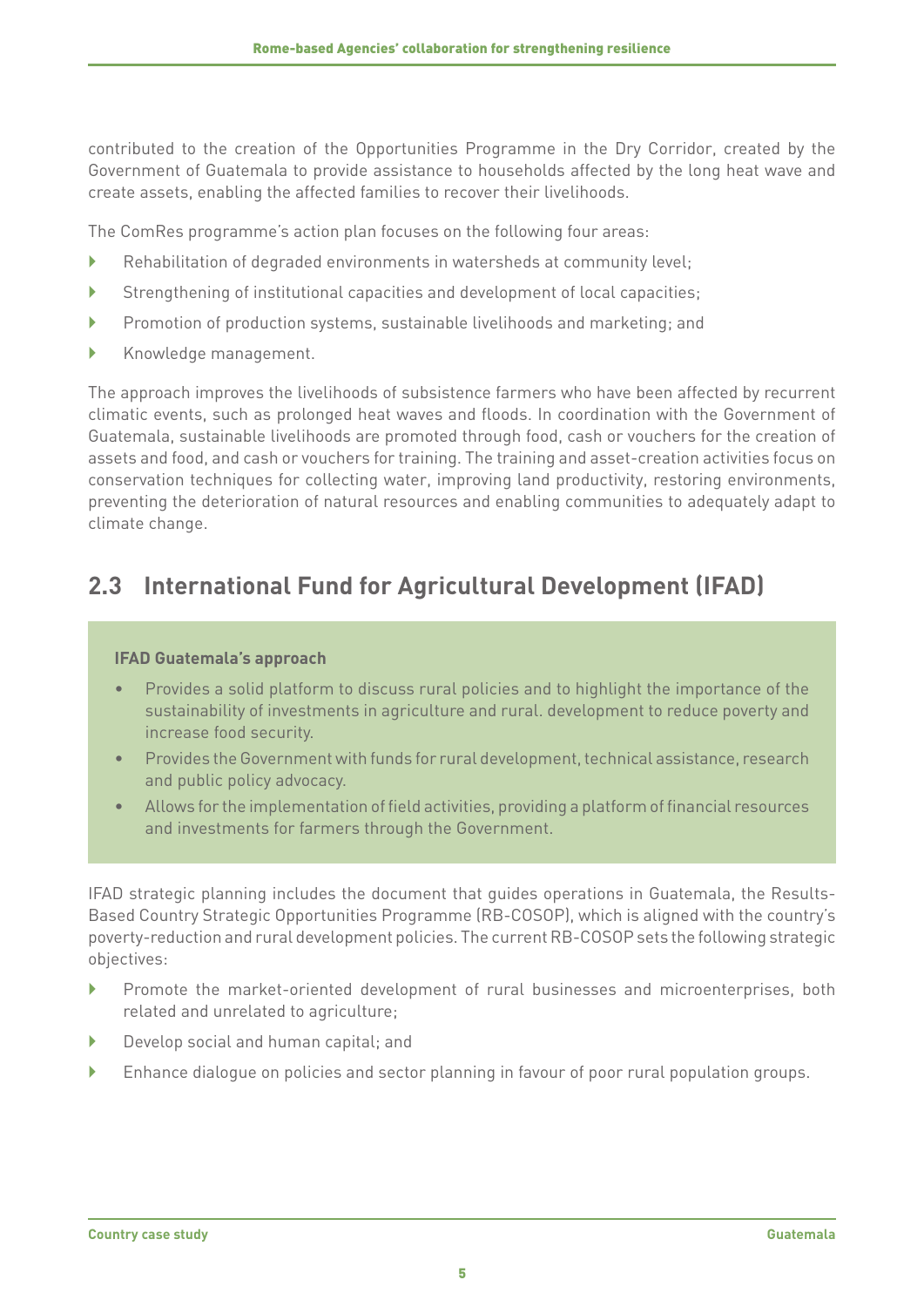The above-mentioned objectives are aligned with three objectives of the National Integrated Rural Development Policy:

- $\blacktriangleright$  Plan rural development on the basis of land use management, on a decentralized basis;
- $\blacktriangleright$  Promote social participation in the processes of formulating and implementing publi policies on integrated rural development; and
- } Promote an economic and socio-environmental model in rural areas, involving the democratization of access to means of production among the people identified by this policy.

Within the above-mentioned strategic framework, IFAD is implementing two rural development programmes in Guatemala, both through MAGA, with a total funding of USD 74 million. The Programa Nacional de Desarrollo Rural – Región Oriente<sup>9</sup> (PNDR–Oriente) is located in the country's Dry Corridor. It implements actions to enhance absorption (e.g., support to the PNDR–Oriente programme through the provision of environmentally-friendly cooking stoves to reduce the consumption of firewood as an energy source, training and technical assistance to producers); adaptation (rehabilitation of six irrigation units whose useful life has expired); and processing capacities (building resilience in agricultural production activities, actions related to knowledge management, such as the strengthening of platforms for dialogue and decision-making at the local level).

<sup>9</sup> National Rural Development Programme – Eastern Region of Guatemala.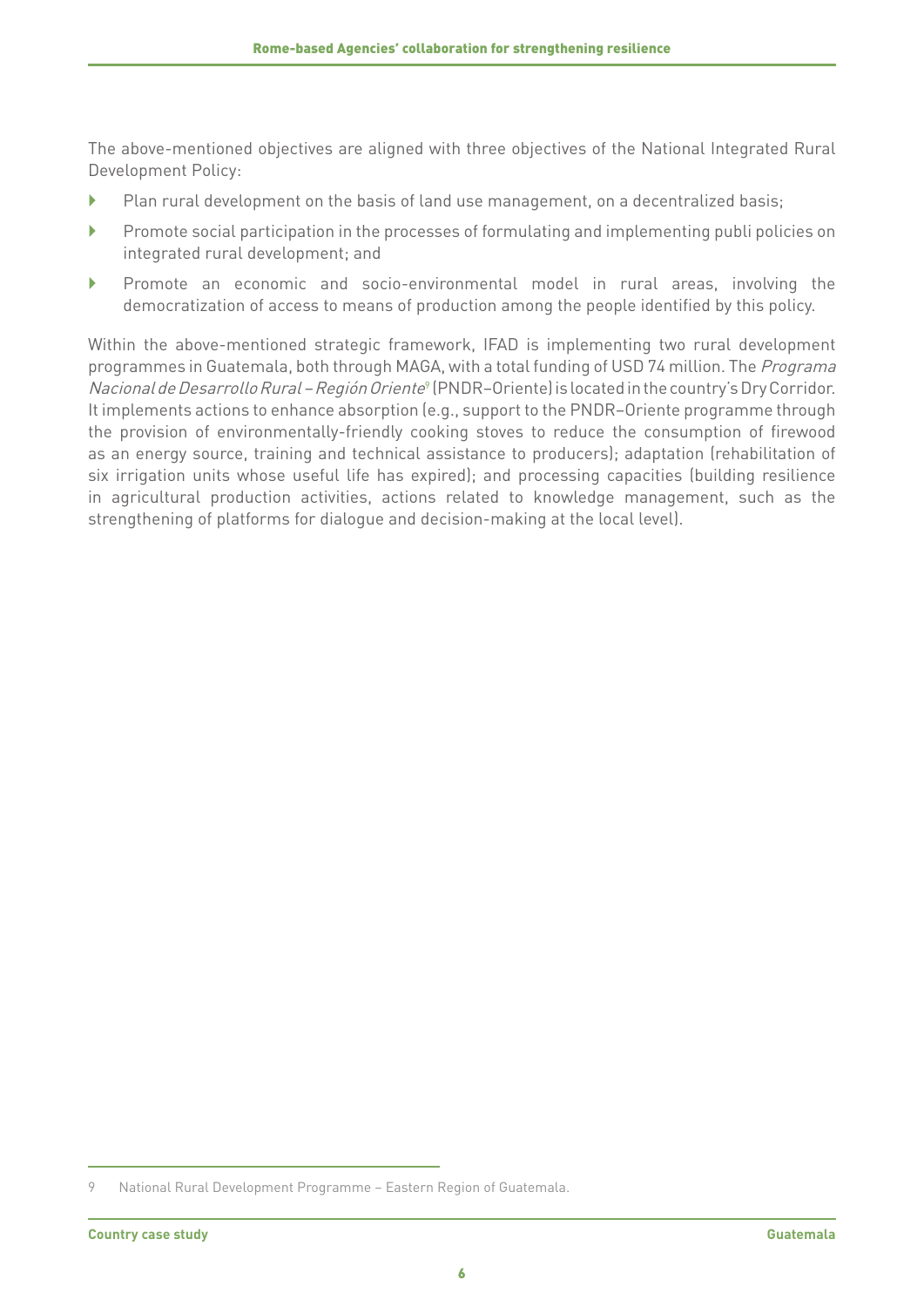# <span id="page-10-0"></span>3. SWOT analysis of the three agencies on joint resilience efforts in Guatemala

| <b>SWOT</b>          | <b>Description</b>                                                                                                                                                                                                                                                                                                                                                                                                                                                                                                                                                                                                                                            | <b>Recommendation</b>                                                                                                                                                                                                                                                                                                                                                                                                                                                                                                                                                                                                                                                                  |
|----------------------|---------------------------------------------------------------------------------------------------------------------------------------------------------------------------------------------------------------------------------------------------------------------------------------------------------------------------------------------------------------------------------------------------------------------------------------------------------------------------------------------------------------------------------------------------------------------------------------------------------------------------------------------------------------|----------------------------------------------------------------------------------------------------------------------------------------------------------------------------------------------------------------------------------------------------------------------------------------------------------------------------------------------------------------------------------------------------------------------------------------------------------------------------------------------------------------------------------------------------------------------------------------------------------------------------------------------------------------------------------------|
| <b>Strengths</b>     | High capacity to influence Government<br>$\bullet$<br>policies and strategies both at the<br>national and local levels.<br>High synergy and complementarity in<br>$\bullet$<br>the efficient use of technical, human and<br>financial resources.<br>Geographical convergence of the<br>$\bullet$<br>intervention area (the Dry Corridor of<br>eastern Guatemala). This strengthens<br>collaboration to complement activities<br>and forge synergies.<br>The three agencies support the<br>$\bullet$<br>Government on disaster reduction and<br>increasing resilience.                                                                                         | Design and implement the interagency<br>$\bullet$<br>resilience programme in a selected area<br>of the Dry Corridor.<br>Facilitate technical coordination of actions<br>$\bullet$<br>through the PNDRĐOriente programme,<br>implemented by MAGA.<br>Develop efficient and effective<br>$\bullet$<br>management models of resilience with<br>potential for scaling up, in which the<br>Government of Guatemala can request<br>reimbursable funds from IFAD for their<br>implementation.<br>Advocate for the institutionalization of the<br>$\bullet$<br>process of creating resilience among the<br>country's vulnerable communities, jointly<br>as a single United Nations initiative. |
| <b>Weaknesses</b>    | Results of joint work often presented<br>$\bullet$<br>separately without acknowledging the<br>added value of working together.<br>Emerging strategy on the promotion and<br>$\bullet$<br>visibility of joint work.<br>Weak system for monitoring and<br>$\bullet$<br>evaluating joint programmes.                                                                                                                                                                                                                                                                                                                                                             | Jointly systematize the progress made<br>$\bullet$<br>and lessons learned to share good<br>practices and successful experiences.<br>Improve coordination among the agencies'<br>$\bullet$<br>communication and public information<br>units to improve visibility of joint actions.<br>Develop and implement a specific<br>$\bullet$<br>monitoring and evaluation plan for the<br>joint programme.<br>Establish strategic partnerships with<br>$\bullet$<br>actors involved in risk management and<br>resilience of livelihoods processes.                                                                                                                                              |
| <b>Opportunities</b> | Engage in political dialogue on resilience,<br>$\bullet$<br>enabling this topic to be included in the<br>subsequent Government's agenda.<br>Incorporate lessons learned and<br>$\bullet$<br>approaches for livelihood resilience in<br>local planning in the medium and long<br>term.<br>Access a wide range of stakeholders to<br>$\bullet$<br>create synergies in implementing the<br>resilience programme.<br>Strengthen interagency work through<br>$\bullet$<br>a specific joint programme that can<br>contribute to achieving Pillar 1 of the<br>United Nations Development Assistance<br>Framework, aimed at inclusive and<br>sustainable development. | Advocate among Government decision-<br>$\bullet$<br>makers for the inclusion of resilience in<br>public policies.<br>Disseminate the joint resilience<br>$\bullet$<br>programme among various stakeholders<br>for them to take part in the process.<br>Take into account the lessons learned of<br>the joint programme to accelerate the<br>empowerment of rural women with the<br>participation of the three agencies.                                                                                                                                                                                                                                                                |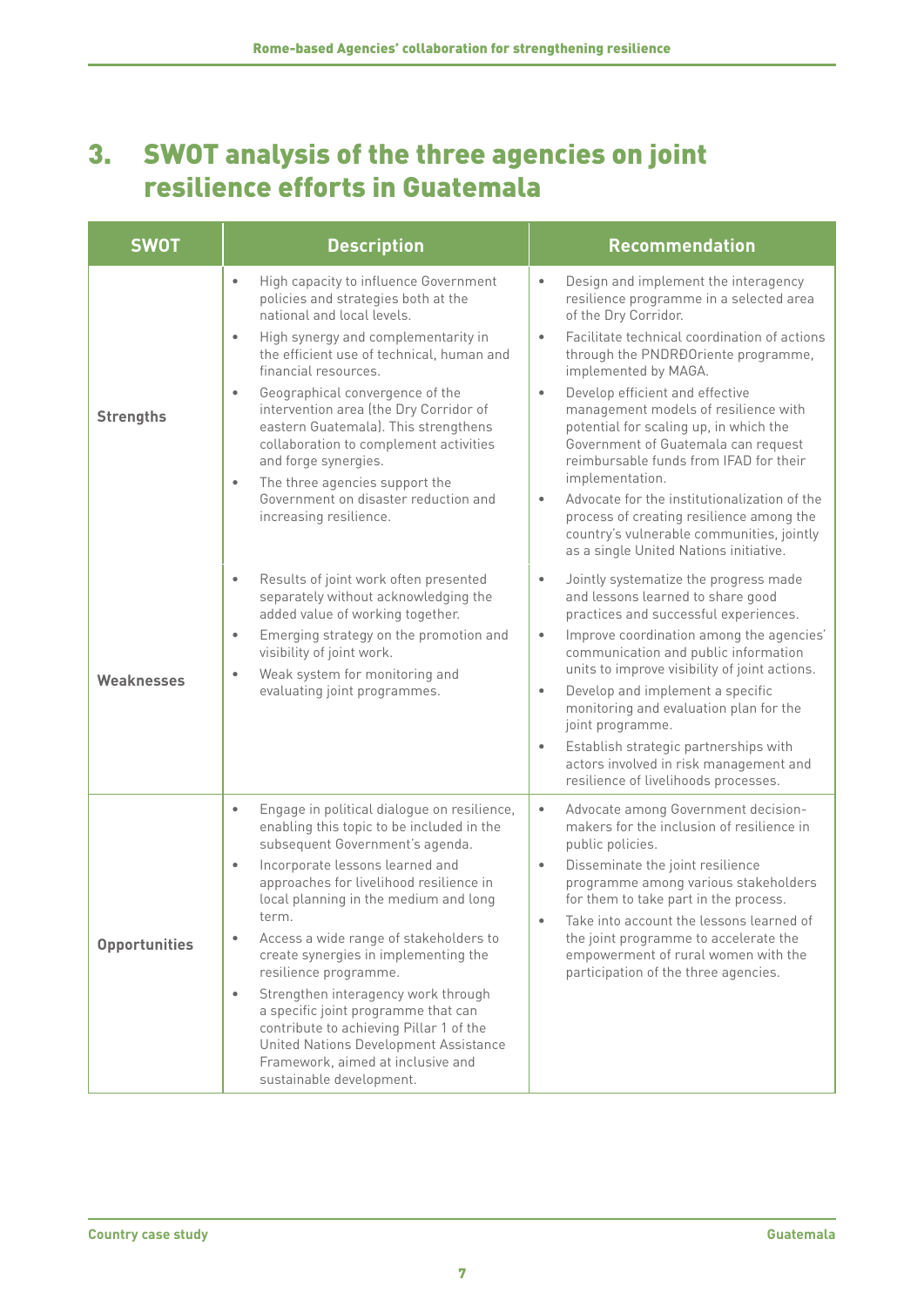| <b>SWOT</b>    | <b>Description</b>                                                                                                                                                                                                                                                                                                                                                                                                                                                                                                                              | <b>Recommendation</b>                                                                                                                                                                                                                                                                                          |
|----------------|-------------------------------------------------------------------------------------------------------------------------------------------------------------------------------------------------------------------------------------------------------------------------------------------------------------------------------------------------------------------------------------------------------------------------------------------------------------------------------------------------------------------------------------------------|----------------------------------------------------------------------------------------------------------------------------------------------------------------------------------------------------------------------------------------------------------------------------------------------------------------|
| <b>Threats</b> | Instability and turnover among the<br>$\bullet$<br>national counterparts.<br>Donors prioritize response actions to<br>$\bullet$<br>the detriment of risk management<br>programmes.<br>Insufficient Government funding to<br>$\bullet$<br>complement the funds needed for the<br>resilience programme.<br>Lack of visibility, among donors and<br>٠<br>international cooperation agencies, of the<br>most vulnerable populations affected by<br>high levels of inequality in the country,<br>even if it's considered a middle-income<br>country. | Advocate for the allocation of resources in<br>the Government budget, and ensure the<br>continuity of the counterparts' technical<br>staff.<br>Participate in donor conferences to raise<br>۰<br>awareness on medium- and long-term<br>actions.<br>Develop a common strategy for resource<br>٠<br>mobilization |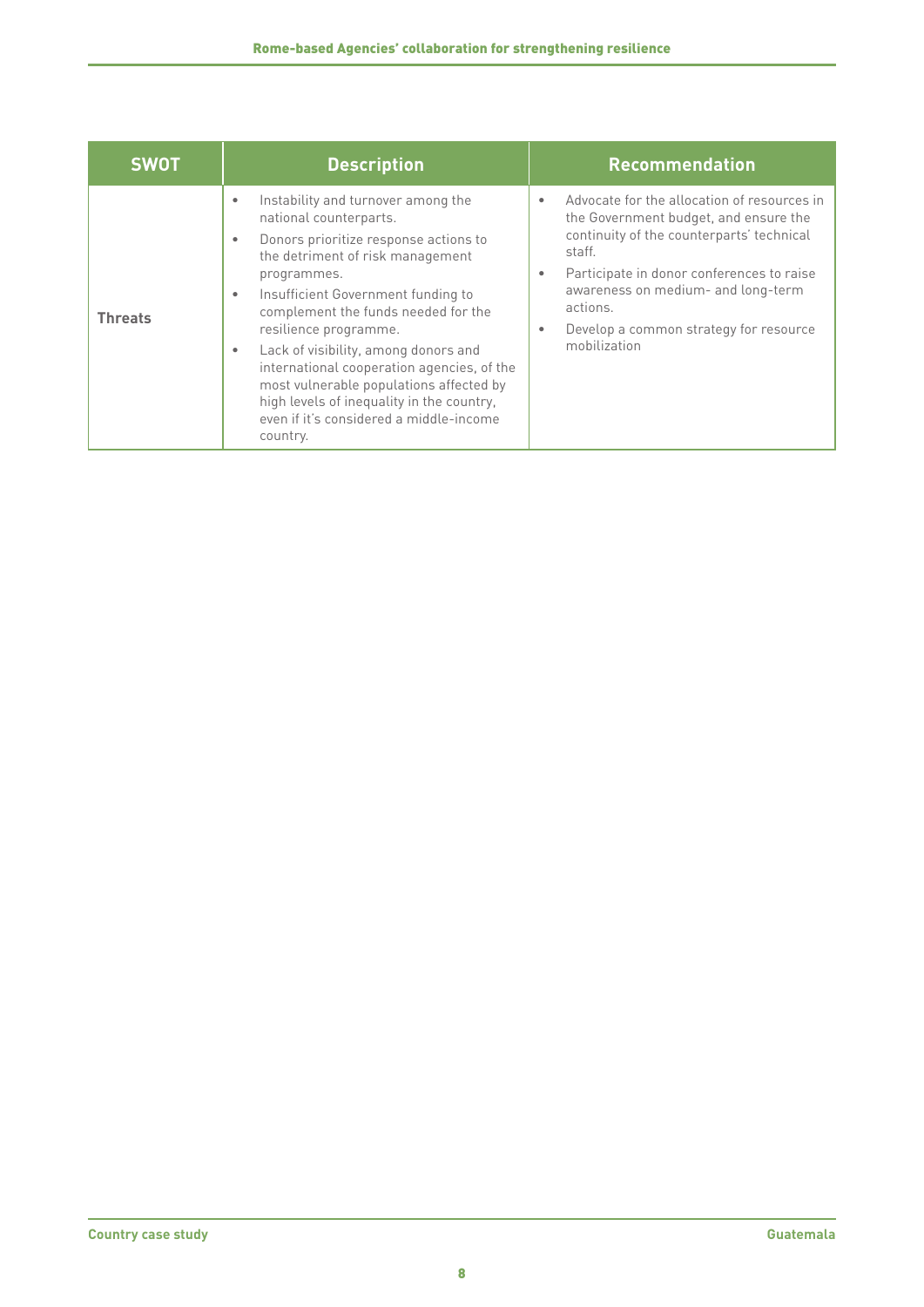## <span id="page-12-0"></span>4. Management strategies to strengthen coordination among the three agencies

Within the framework of the National Integrated Rural Development Policy, the Zero Hunger Pact, the National Food and Nutrition Security Policy and PAFFEC, the Government of Guatemala (through MAGA and the Secretaria de Seguridad Alimentaria y Nutricional<sup>10</sup>, in collaboration with IFAD, WFP and FAO, has made progress in developing a joint vision on resilience in Guatemala's Dry Corridor.

#### **Pilot project to be implemented in the Dry Corridor by the Government of Guatemala, with support from FAO, IFAD and WFP**

The joint programme to promote community resilience in the Dry Corridor of eastern Guatemala prioritizes actions in the departments of Jalapa, Zacapa and El Progreso. All three departments share common characteristics in terms of poverty and extreme poverty, child malnutrition, rainfall, drought threat and deficits in access to water, basic sanitation services and housing conditions. These factors exacerbate the vulnerability of the population, mainly among rural groups, and play an important role in respiratory infections and diarrhea.

It also provides for gender and indigenous peoples to be included in the actions, with the aim of maximizing the efforts among vulnerable groups.

The objective of the IFAD/FAO/WFP joint initiative is to contribute – given their expertise, mandate and approaches – to reducing the vulnerability of households, and strengthening the resilience of livelihoods and food systems among the poorest and most vulnerable rural population groups living in food and nutrition insecurity. It is also intended to improve coordination, comprehensiveness and complementarity of actions of the three agencies. Finally, the ultimate result of the joint initiative will be the systematization of pilot experiences to develop policies to address risks, and the development of capacities for its implementation, taking into account the specific needs of the most vulnerable populations.

This common approach is based on contributing to a wide-ranging political dialogue among the various stakeholders at the central and local levels (including the private sector, universities, and non-governmental organizations), along with Guatemalan society and international cooperation. It seeks to contribute to the harmonization of the work of the three agencies, which converges in the search for solutions, requiring integrated, multisectoral responses and participation by the main stakeholders. It aims to create strategic partnerships and scale up efforts in Guatemala's Dry Corridor. The integrated approach acknowledges the multiple underlying and immediate causes of the challenge posed by disaster risk management and resilience strengthening to increase food and nutrition security. The approach is focused on resilient livelihoods and food systems and institutional strengthening at the local level, and is based on priority environments.

This initiative's identified beneficiaries at country level are: (i) community organizations, local governments and micro-regions/communities; and (ii) family and small-scale farmers, who are

<sup>10</sup> The Secretariat of Food and Nutrition Security.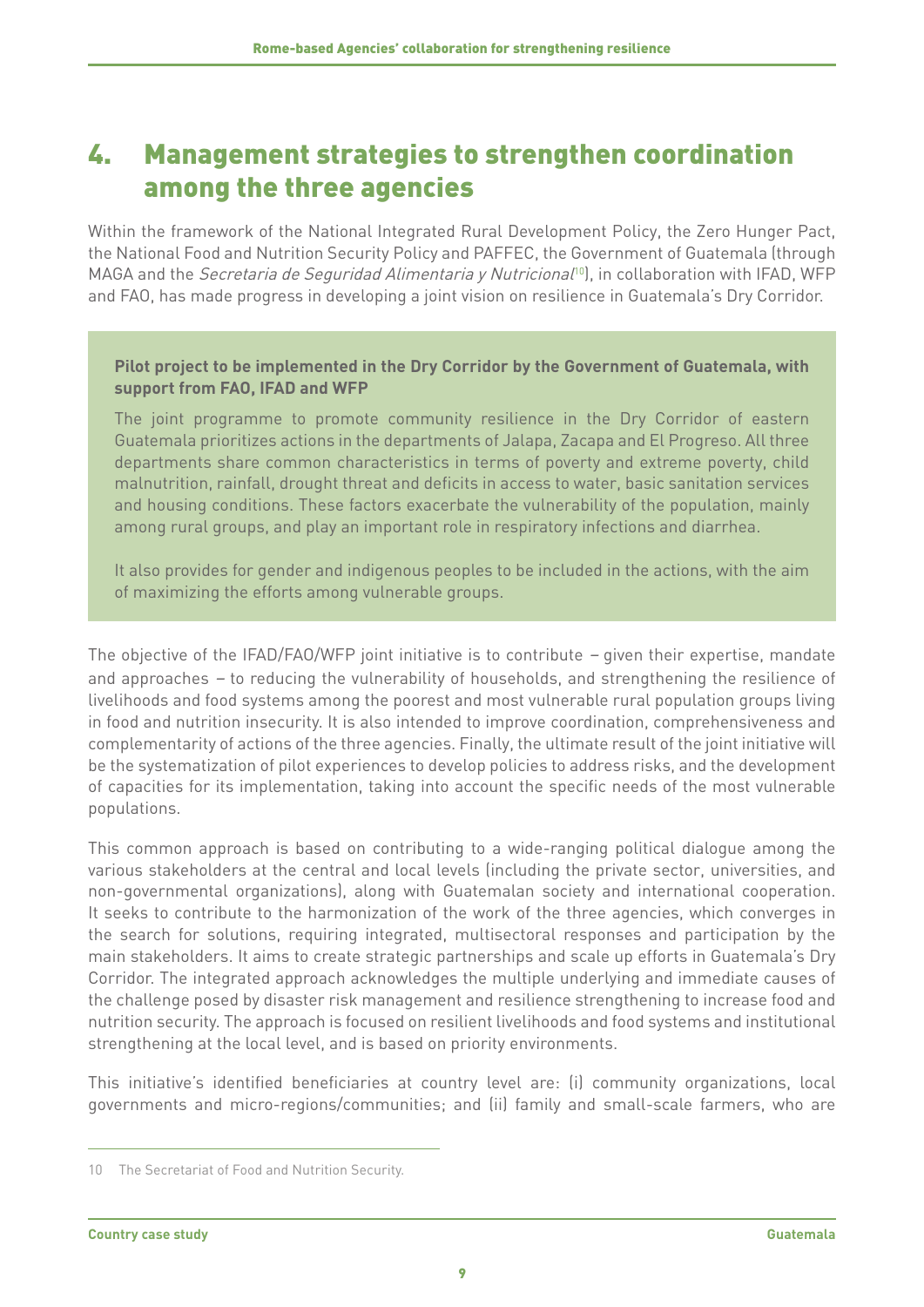vulnerable to food and nutrition insecurity and exposed to the negative impacts of extreme weather events, other natural and anthropogenic threats and environmental degradation.

The area and priority actions of the initiative will be defined according to the criteria that include poverty and extreme poverty; chronic and severe acute malnutrition rates; recurrence of drought (maize and beans should be planted in the areas of cultivation affected by drought); incidence of moderate and severe food and nutrition insecurity; women-headed households and households that have lost crops, including women of childbearing age or lactating women and/or those with children under five years and indigenous populations.

The joint initiative is based on the following strategic pillars:

**Pillar 1: Provide a timely and effective humanitarian response to the population affected by disasters that impact on food security and nutrition.** This refers to the humanitarian response processes for development, which are implemented according to the needs of vulnerable populations affected by an adverse event. It aims to develop recovery capacities in a coherent and integrated manner based on creating and strengthening resilience through intersectoral and intragovernmental partnerships. This strategic pillar contributes to the overall strengthening of the resilience of vulnerable people.

**Pillar 2: Strengthen local governance and institutional frameworks for risk reduction.** This refers to the ability of the agencies to promote reconstruction processes and increase resilience to ensure food and nutrition security. For this pillar, Government leadership is vital as it promotes the harmonization of intersectoral and intragovernmental efforts to contribute to ensuring relevance and to sustaining achievements, adhering to the priorities and strategies of the national and local actors, including local communities, its members and organizations.

**Pillar 3: Increase dissemination of and investment in prevention practices and risk mitigation.** This supports the protection of vulnerable groups to ensure sustainable livelihoods. It includes initiatives with medium- and long-term impacts, mainly to ensure food and nutrition security. For the implementation of this pillar, investments are required to establish or enhance monitoring systems, including baselines and evaluation to generate rigorous evidence of the most effective processes as well as those that provide the best cost-benefit value.

Addressing actions to strengthen resilience under this integrated approach facilitates the response to the needs of vulnerable populations, which is the main focus of the initiative.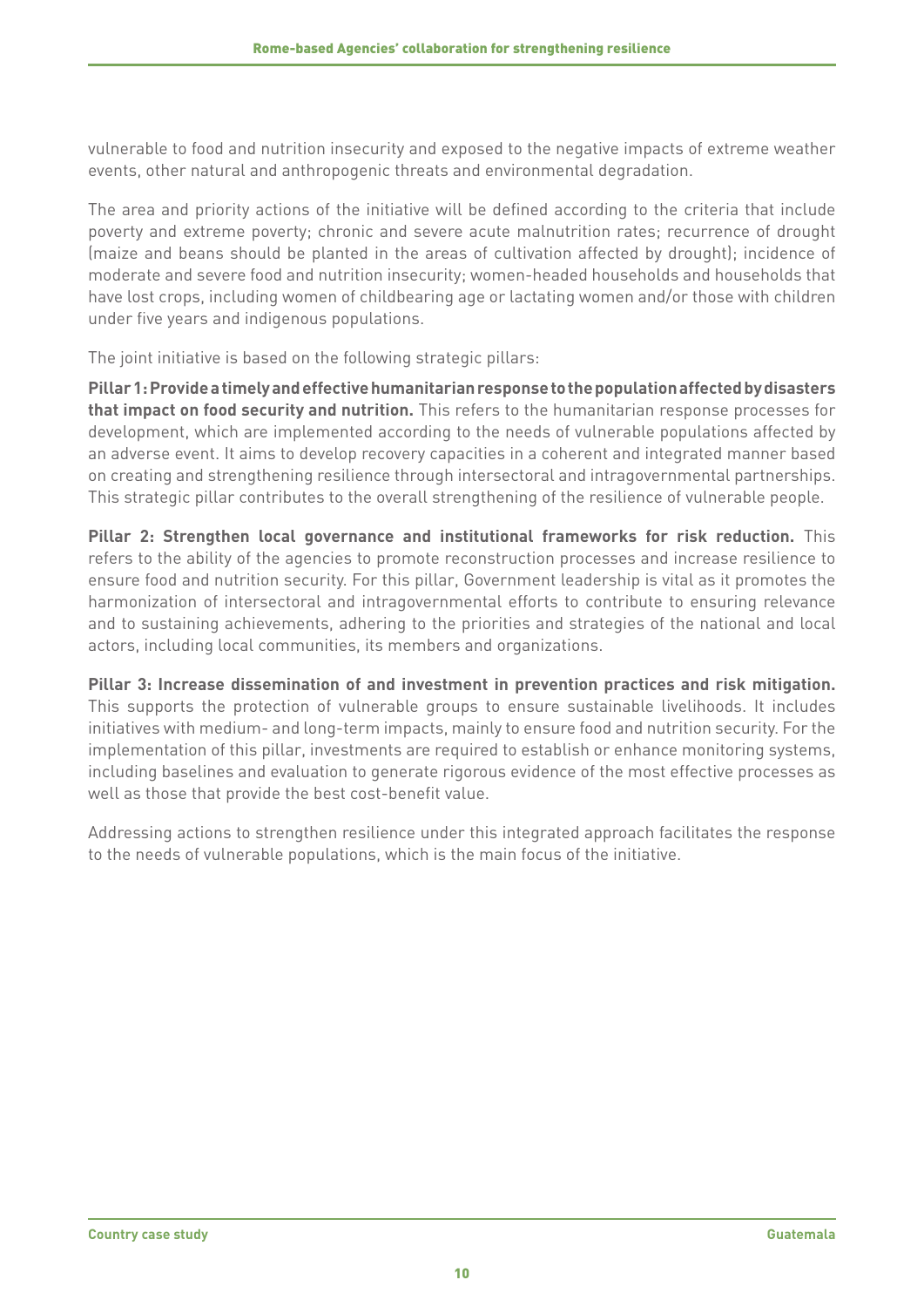**Planned activities entail coordination among IFAD, FAO and WFP, as follows.**

|                                                                                                                                                                  | <b>Activities</b>                                                                                                                                                                                                                                                                                               |             |                                                                                                                                                                                                                                                                                                                                                                                  |  |
|------------------------------------------------------------------------------------------------------------------------------------------------------------------|-----------------------------------------------------------------------------------------------------------------------------------------------------------------------------------------------------------------------------------------------------------------------------------------------------------------|-------------|----------------------------------------------------------------------------------------------------------------------------------------------------------------------------------------------------------------------------------------------------------------------------------------------------------------------------------------------------------------------------------|--|
| <b>Strategic pillar</b>                                                                                                                                          | <b>FAO</b>                                                                                                                                                                                                                                                                                                      | <b>IFAD</b> | <b>WFP</b>                                                                                                                                                                                                                                                                                                                                                                       |  |
| <b>Provide a timely and</b><br>effective humanitarian<br>response to the<br>population affected by<br>disasters that impact<br>on food security and<br>nutrition | Implementation and<br>development of early<br>warning systems at the<br>local (surveillance sites) <sup>11</sup> .<br>national and global levels<br>Ithe Global Information<br>and Early Warning System<br>on Food and Agriculture <sup>12</sup><br>and the Agriculture Stress<br>Index System) <sup>13</sup> . |             | Implementation of early<br>warning systems at the<br>local level (surveillance<br>sites), community disaster<br>response teams, including<br>Equipos Comunitarios de<br>Respuesta a Desastres <sup>14</sup> ,<br>and Emergency Food<br>Security Assessments.                                                                                                                     |  |
|                                                                                                                                                                  | Distribution of subsidized<br>agricultural inputs and<br>capacity building to restore<br>efficient and sustainable<br>food systems.                                                                                                                                                                             |             | Distribution of food and<br>food vouchers, cash<br>for work, attention<br>to moderate acute<br>malnutrition at community<br>level (in coordination with<br>the Ministerio de Salud<br>Pública y Asistencia<br>Social <sup>15</sup> and SESAN) to<br>mitigate the effects of<br>drought and prevent<br>the deterioration of<br>nutrition through fortified<br>complementary food. |  |

12 [http://www.fao.org/giews/english/index.htm.](http://www.fao.org/giews/english/index.htm)

<sup>11</sup> [http://www.sesan.gob.gt/index.php/noticias/descarga-documentos/41-sitios-centinela/file.](http://www.sesan.gob.gt/index.php/noticias/descarga-documentos/41-sitios-centinela/file)

<sup>13</sup> [http://www.fao.org/giews/earthobservation/asis/index\\_1.jsp?lang=en.](http://www.fao.org/giews/earthobservation/asis/index_1.jsp?lang=en)

<sup>14</sup> [http://www.wfp.org/food-security/assessments/emergency-food-security-assessment.](http://www.wfp.org/food-security/assessments/emergency-food-security-assessment)

<sup>15</sup> The Ministry of Public Health and Social Welfare.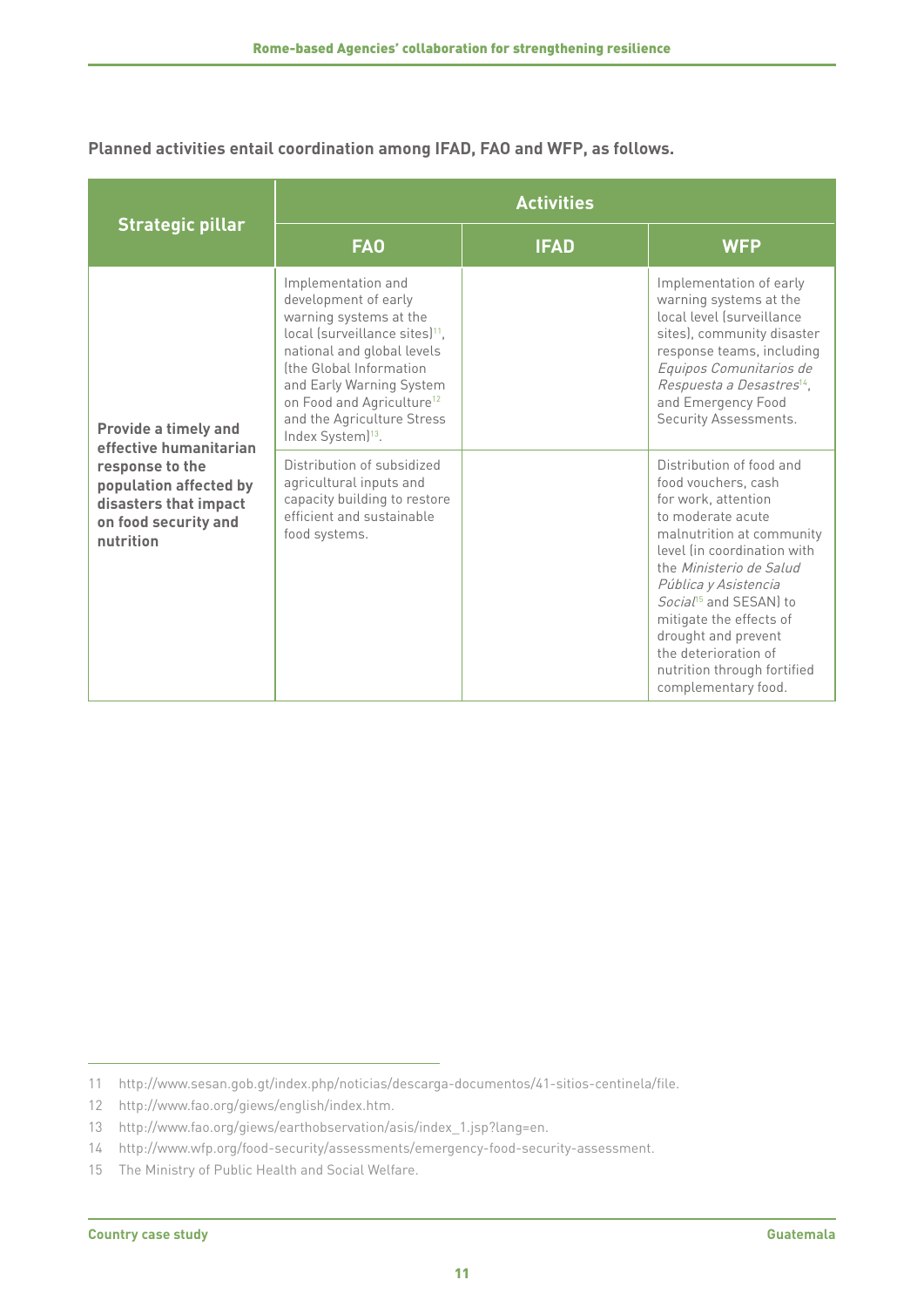|                                                                                                      | <b>Activities</b>                                                                                                                                                                                                                                                                                                                                                                                                                                                                                                                                          |                                                                                                                                                             |                                                                                                                                                                                                                                                          |  |
|------------------------------------------------------------------------------------------------------|------------------------------------------------------------------------------------------------------------------------------------------------------------------------------------------------------------------------------------------------------------------------------------------------------------------------------------------------------------------------------------------------------------------------------------------------------------------------------------------------------------------------------------------------------------|-------------------------------------------------------------------------------------------------------------------------------------------------------------|----------------------------------------------------------------------------------------------------------------------------------------------------------------------------------------------------------------------------------------------------------|--|
| <b>Strategic pillar</b>                                                                              | <b>FAO</b>                                                                                                                                                                                                                                                                                                                                                                                                                                                                                                                                                 | <b>IFAD</b>                                                                                                                                                 | <b>WFP</b>                                                                                                                                                                                                                                               |  |
| <b>Strengthen local</b><br>governance and<br>institutional<br>frameworks for risk<br>reduction       | Development of<br>participatory plans<br>for the sustainable<br>management of the<br>micro-watershed and<br>implementation of micro-<br>watershed management<br>subcommittees.                                                                                                                                                                                                                                                                                                                                                                             |                                                                                                                                                             | Development of<br>community plans for the<br>implementation of food/<br>voucher/cash-for-work<br>activities and a community<br>education strategy<br>on reducing risk and<br>preventing malnutrition.                                                    |  |
|                                                                                                      | Risk management and<br>community resilience, with<br>an integrated approach<br>on watershed prevention,<br>chronic malnutrition<br>(1 000-day window),<br>improvement of food<br>practices, soil conservation<br>techniques and community<br>work.                                                                                                                                                                                                                                                                                                         |                                                                                                                                                             | Training on sustainable<br>management of micro-<br>watershed, good<br>agricultural practices and<br>agroforestry systems,<br>technology for sustainable<br>management of natural<br>resources (water, soil and<br>forest) and community<br>organization. |  |
|                                                                                                      | Development and set up<br>of community or family<br>infrastructure to enhance<br>family agriculture, water<br>irrigation management and<br>storage of basic grains.                                                                                                                                                                                                                                                                                                                                                                                        | Knowledge management<br>related to activities<br>implemented by FAO and<br>WFP for their expansion<br>across the country.                                   | Coordination and<br>monitoring of community<br>work to develop work on<br>soil and water conservation<br>and basic community<br>infrastructure.                                                                                                          |  |
| Increase the<br>dissemination of<br>and investment in<br>prevention practices<br>and risk mitigation | Diversification of<br>agricultural production,<br>establishment/<br>development of efficient<br>and sustainable food<br>systems, dissemination<br>of agroforestry systems<br>and good agricultural<br>practices, establishment of<br>community funds (savings<br>and loan and mutual<br>fund for contingency),<br>community and family<br>income-generating<br>activities, identification<br>of public-private<br>partnerships, promotion of<br>practices to overcome the<br>uncertainty of tenure and<br>land use agreements and<br>community activities. | Promotion of the<br>establishment of an<br>intersectoral dialoque on<br>resilience focused on food<br>security (policy dialogue),<br>led by the Government. | Strengthening of small-<br>scale farmer organizations<br>(basic grain and other<br>food products) for WFP<br>programmes and other<br>markets to generate<br>income locally (Purchase<br>for Progress).                                                   |  |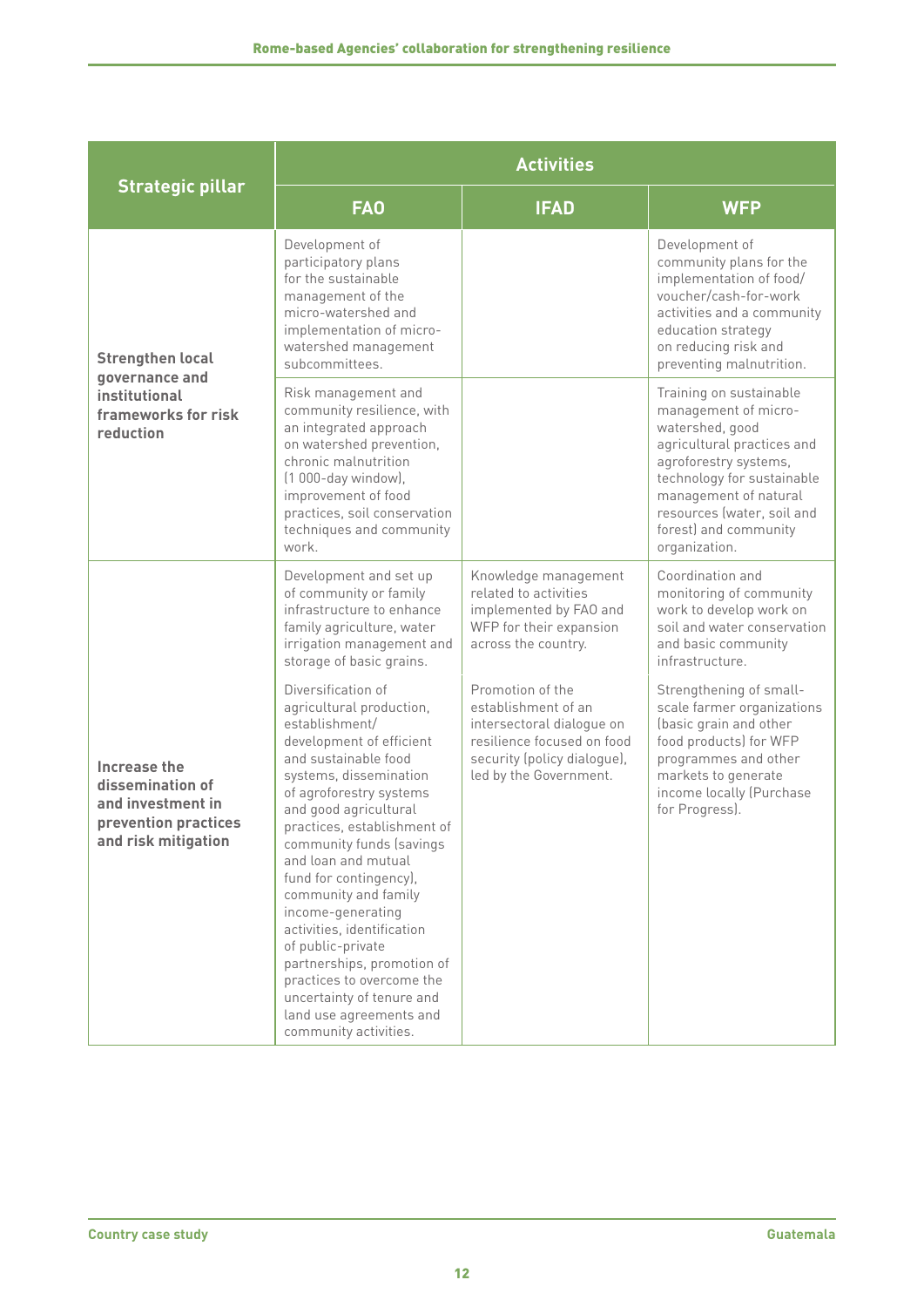### <span id="page-16-0"></span>**4.1 Sustainability and management strategy of the joint initiative**

The interventions seek to emphasize and support, in a transversal manner, national and local risk reduction initiatives against climate change and variability, and strengthen national food security. The initiative is also consistent with the priorities, policies and plans of the Government and its actions will be implemented through national authorities, which will ensure the sustainability of the results.

A three-level structure is envisaged, led by the Government of Guatemala, which will enable the institutionalization of the initiative and ensure its success. The management functions and hierarchical relations are as follows: the *Comité Directivo Nacional<sup>16</sup>*, the *Comité Gerencial del Programa<sup>17</sup>* and the Coordinación Técnica y Operativa del Programa<sup>18</sup>. The Government, IFAD, FAO and WFP will provide technical staff for the implementation of activities specified in the work plan, in accordance with their institutional mandates. They may be supported by implementing partners.

To achieve sustainability in the long term, the focus of the joint initiative is based on the following aspects:

- } Strengthening of capacities at local level of the Centro de Aprendizaje para el Desarollo Rural and the Comisiones comunitarias de seguridad alimentaria y nutricional; at departamental and municipal levels of the Consejos Municipales de Desarrollo, the Comisiones municipales de seguridad alimentaria y nutricional; and at national level of SESAN and MAGA.
- } Empowerment of Government institutions that will ensure capitalization and replication in other communities, municipalities and departments within the country.
- } Knowledge management through systematization of lessons learned and successful experiences to register and serve as reference for future actions.
- } Resource mobilization at local level through increased allocation by the development councils; at national level through increased ministerial budgets; and externally through international cooperation and public-private partnerships.

### **4.2 Coordination, monitoring and evaluation**

Each organization involved in the joint initiative will implement actions relevant with their work as previously described. The initiative does not constitute a contractual agreement but rather a guide for project development and coordinated and mutually reinforcing programmes to maximize impact and coordination.

For the territories where the initiative or part of the initiative will be jointly carried out, implementing partners will establish an intersectoral coordination and monitoring committee at the local level to ensure coherence among activities and monitoring of results. A baseline will be developed, which will serve as an initial diagnosis of the situation; an interim evaluation will be carried out of the pilot programme; and a final evaluation will be undertaken to assess the impact of the joint programme.

<sup>16</sup> The National Steering Committee.

<sup>17</sup> The Programme Management Committee.

<sup>18</sup> The Programme Technical and Operational Coordination.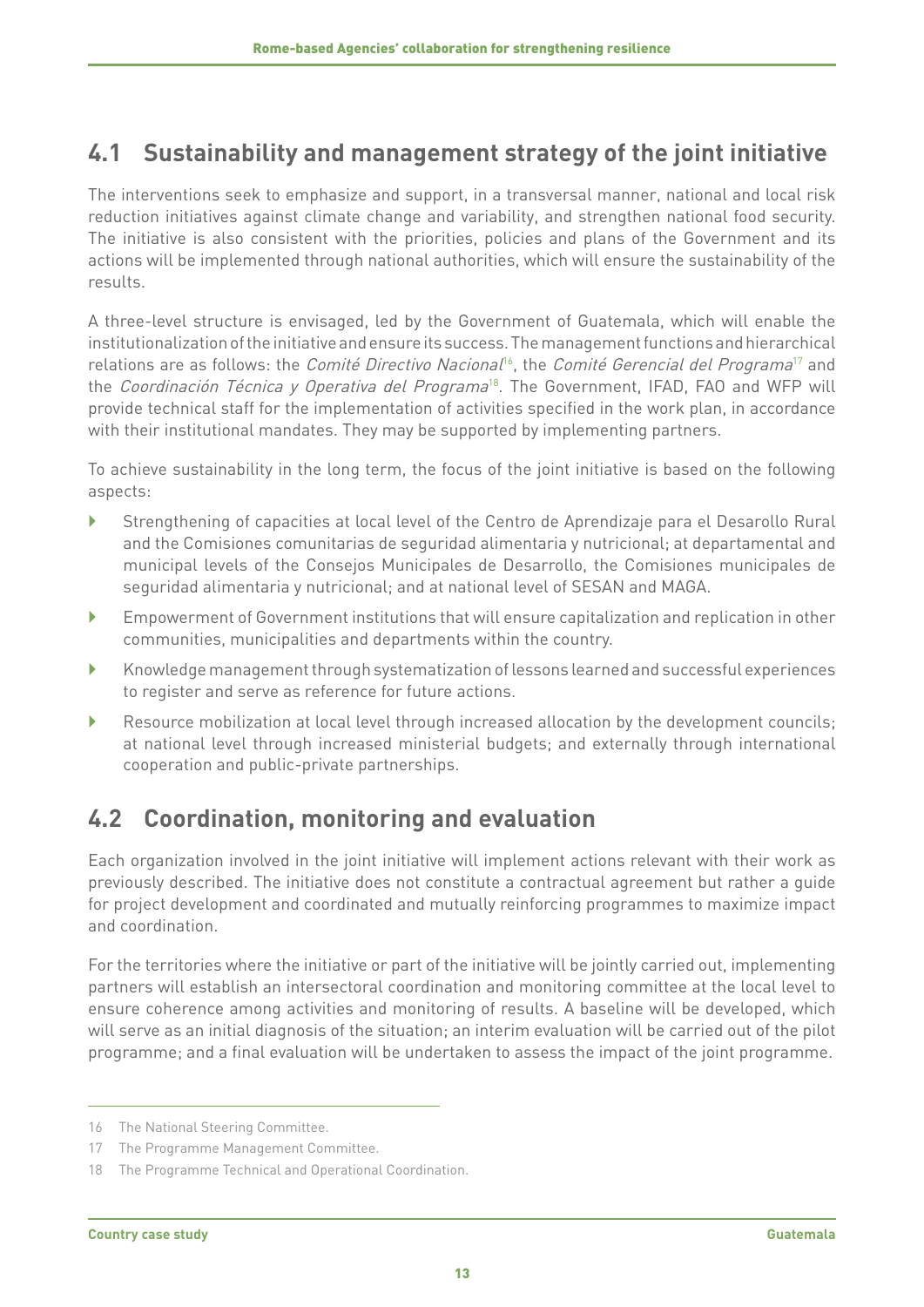The overall monitoring of the initiative will be carried out through the collection and analysis of information, and its consolidation in six-month reports. Through national counterparts, it will seek to share lessons learned using existing national networks in the project area. It will coordinate and inform national media agencies on the implementation and results of the actions taken in order to increase awareness on their achievements.